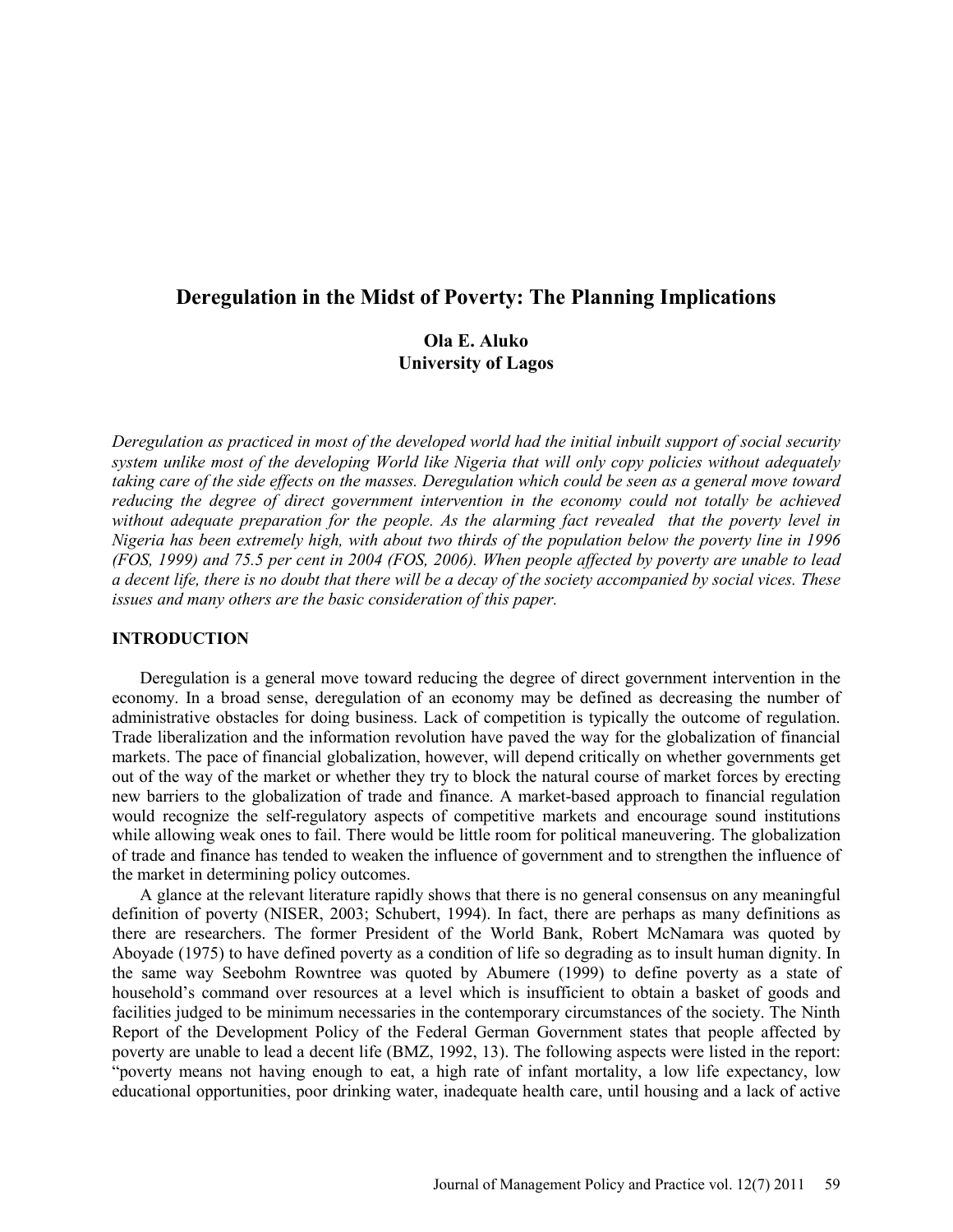participation in decision - making processes. All these aspects are true reflection of things in Nigeria. While over 70 per cent of Nigerians live below poverty level, over 90 per cent earn below U\$1 per day. The effects of all these are the consequences of deregulation in a global economy.

While most of the developed countries and some developing ones have social welfare packages for their people, there is nothing to rely upon in Nigeria. Only the people in the corridors of power enjoy the affluence of life. The social system contained: old-age pension, support in the case of disability, job accidents, health insurance and unemployment benefit. Can we then say that deregulation is good for the economy of Nigeria?

# **THE TREND OF POVERTY IN NIGERIA**

Poverty level in Nigeria has been extremely high, with about two thirds of the population below the poverty line in 1996 (FOS, 1999) and 75.5 per cent in 2004 (FOS, 2006), which disaggregated into 70.7 per cent for urban areas, and 79.2 per cent for rural areas. The situation would have been worse but for the damping effect the period 1985 to 1992 had on poverty, when the rising trend of the earlier period was reversed, before the upward movement resumed again. Specifically, poverty level went up 50% between 1980 and 1985, going from 28.1% to 46.3%. Between 1985 and 1992, there was a drop of about 4 percentage points to 42.7%. However, by 1996, the level jumped to 65% an increase of more than 50% of the 1992 figures.

During the four survey years spanning sixteen year period, 1980-1996 conducted by Federal Office of Statistics (1999), the proportion of the core poor, moved from 6.2% in 1980 to 12.1% in 1985, increasing slightly to 13.9% in 1992 and then shooting up to 29.3% in 1996. The estimated annual increase in poverty level for the core poor in the first period was 1.2 percentage points, which was almost one quarter of the 4 percentage points recorded for the last period i.e. 1992 - 1996. These figures mean that while only 4.1 million persons were core poor in 1980, the group had increased to 30 million by 1996.

The moderately poor, similarly had a sharp rise from 21.0% in 1980 to 34.2% in 1985, dropped by about 6 percentage points in 1992 and finally moved to 36.3% in 1996. Thus, the reduction in poverty from 1985 to 1992 manifested only among the moderately poor. Despite this reduction however by 1996, the size of the group had become 37.1 million, up from 14.2 million in 1980. In Nigeria, there has been a consistent increase in poverty among the people. The incidence of poverty increased sharply both between 1980 and 1985 and between 1992 and 1996. However, there was a decrease in poverty level between 1985 and 1992. The figures were 28.1%, 46.3%, 42.7% and 65.6% for 1980, 1985, 1992 and 1996 respectively (FOS, 1999). The 27.2% for 1980 translated to 17.7 million persons whereas there were 34.7 million poor persons in 1985. Despite the drop in poverty level in 1992, the population in poverty was about 5 million higher than the 1985 figure. By 1996, the population in poverty had increased sharply to 67.1 million.

Over the 16-year period, poverty was at a higher level in the rural areas than in the urban areas. But the gap in the levels fluctuated indicating that the two sectors had different experiences in the period. The gap was 11 percentage points in 1980, 13 percentage points in 1985, 8 percentage points in 1992 and 11 percentage point in 1996.

Urban poverty moved from 17.2% in 1980 to 37.8% in 1985 but remained at the same level in 1992. By 1996 it had risen sharply to 58.2% whereas rural poverty rose rapidly between 1980 and 1985, the figures being 28.3% in 1980 and 51.4% in 1985. There was a decrease of above 5 percentage points between 1985 and 1992, but there was a big jump from the 46% in 1992 to 69.3% in 1996.

#### **THE ESSENCE OF DEREGULATION**

One of the basic elements of deregulation is the creation of a business environment supportive of enterprise performance and thus leading to significant gains in terms of competitiveness and welfare. The gist of deregulation is the inversion of the existing type of relations between the state and enterprises. The pattern of permission, with enterprises applying for government's favourable decisions on allocation,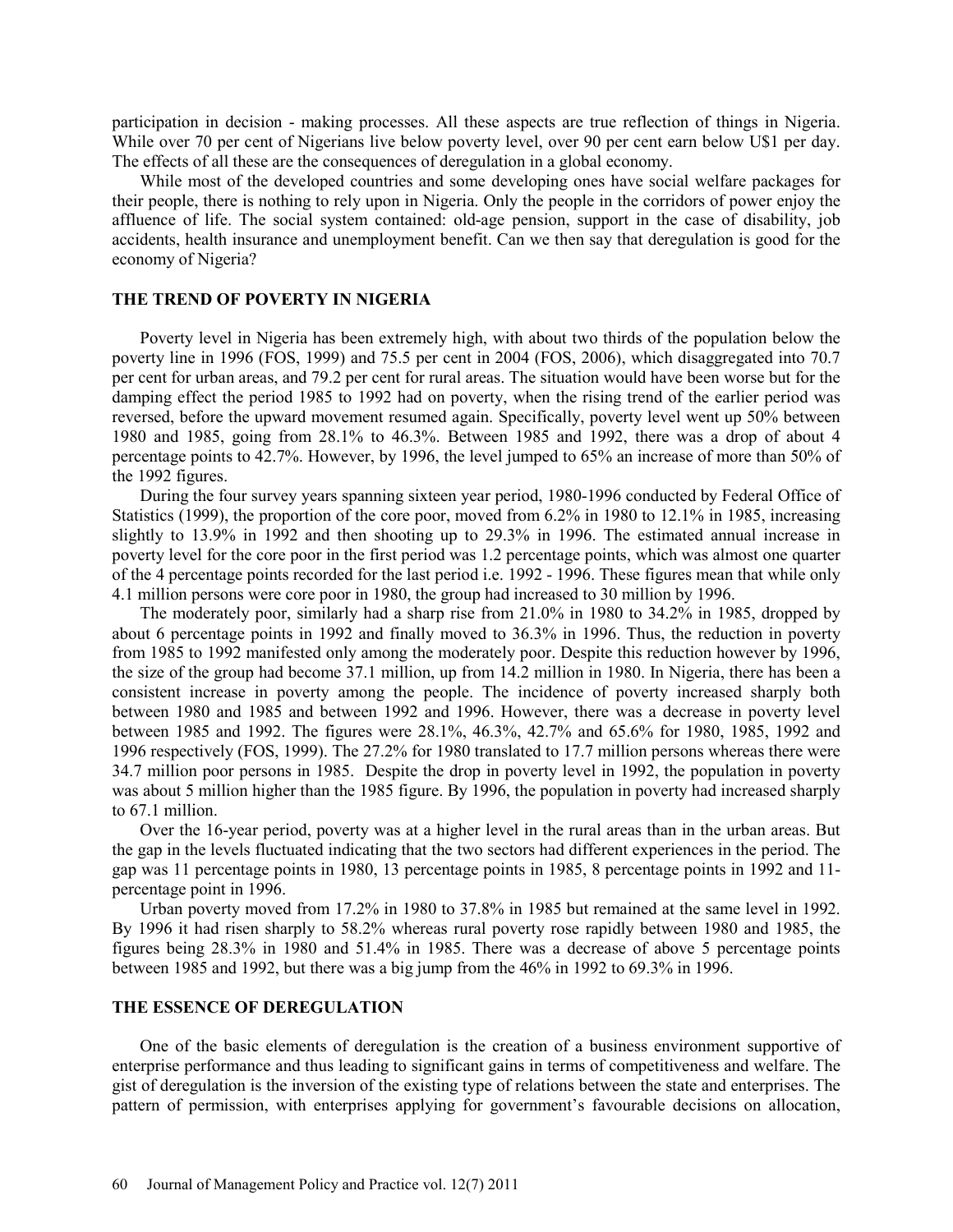must be replaced by the pattern, in which the government provides sufficient capacity for enterprises to take allocation decisions independently. To ensure competitiveness and welfare gains from deregulation, the government must pursue consistent and predictable policies aiming at a creation of reliable institutional framework for enterprise performance. A failure to do so would strongly impede the real sector development and thus throw the country back in crisis.

Why is it so difficult to make an economy more competitive, and deregulation so hard to achieve? In Nigeria, the beneficiaries of regulation feed fat on the profit made with little or no services rendered. While many areas of the economy need to be deregulated like the energy sector, communications, airlines, transport, ports and others, there is need for corresponding provisions of social security since most people would pay for the economic rent of the goods. Most of the industrial countries like the U.S. and the UK have started long ago a process of vast deregulation. New Zealand and Ireland followed their example with flying colours. Other countries as well are proceeding with reform of economic structure. Japan is anxious to tackle its own economic reform, carefully listening to and learning from the successes and failures of other countries.

We are now in the midst of accelerating globalisation of the world economy. In order to ensure that further development of each economy is attained and the global economy runs smoothly, it is imperative that each country's economy functions in harmony with the international community. Lack of competition is typically the outcome of regulation. Taxi cabs in European cities are expensive because the number of licences is strictly controlled. As a result of deregulation, taxis in Ireland are cheap. Public notaries in many countries provide virtually useless services for extremely high fees. Fees are high because access to the profession is tightly controlled by the public notaries themselves—this is how regulation protects them. For some time after US airlines had been deregulated, flying from New York to Los Angeles (a 5 hours flight) was much cheaper than flying from Zurich to Frankfurt (a half-hour trip). And so was the cost of a coast-to coast phone call in the US compared with a domestic long-distance call in France. Regulations create rents; deregulation is about reducing them and redistributing them from overprotected minorities (notaries, taxi drivers, airline pilots and telecom, or electricity workers) to the general public.

One of the benefits of deregulations in Nigeria is the communication sector which got the people out of the stronghold of Nigerian Telecommunications. But at the same time, the deregulation of the oil sector is still a source of concerns to the people as there seem to be no end to fuel prices. Frivolous excuses are given every time to justify the increase and sometimes without any formal announcement again. The pump price of petrol has just been increased arbitrarily from #65 to #80, #90 or even #100 again without any prior notice. The implications of this on the economy are that prices of goods will increase again without any corresponding increase in the income of people, and the poverty continues.

Some commentators, even those who are inclined to agree that in many instances the adverse effects of regulation out-weight its benefits, have suggested that it does not. Deregulation, they say, flies in the face of a long established trend toward increasing government involvement in the detailed workings of the economy. Deregulating product markets has an additional benefit: it makes deregulating the labour market much easier. In the labour market, regulation takes the form of labour protection laws which increase workers' power when they bargain with firms. Bargaining is mostly about the distribution of excess rents between the firm and its workers. In a competitive industry, where there are no excess rents, there is little to bargain about. Evidence gathered by the OECD shows a strong positive correlation across countries between the degree of competition in the product market and the extent to which labour market regulations protect workers.

In some cases, however, regulation works in the opposite direction: it keeps the price of public services artificially low, rather than too high. This is the case, for instance of railway fares throughout continental Europe, which are subsidized by the government: fares are too low, but taxes too high. Here again, winning the battle for deregulation requires convincing consumers that they stand to benefit: railway fares will be higher, but taxes lower. So only those who actually use trains will pay the costs, rather than the non-travelling taxpayer. The general believe is that piecemeal deregulation is destined to fail. To gather enough political support, deregulation must hit the entire economy, not selected industries, one by one. And, to the extent that deregulation eliminates subsidies to minorities, it should be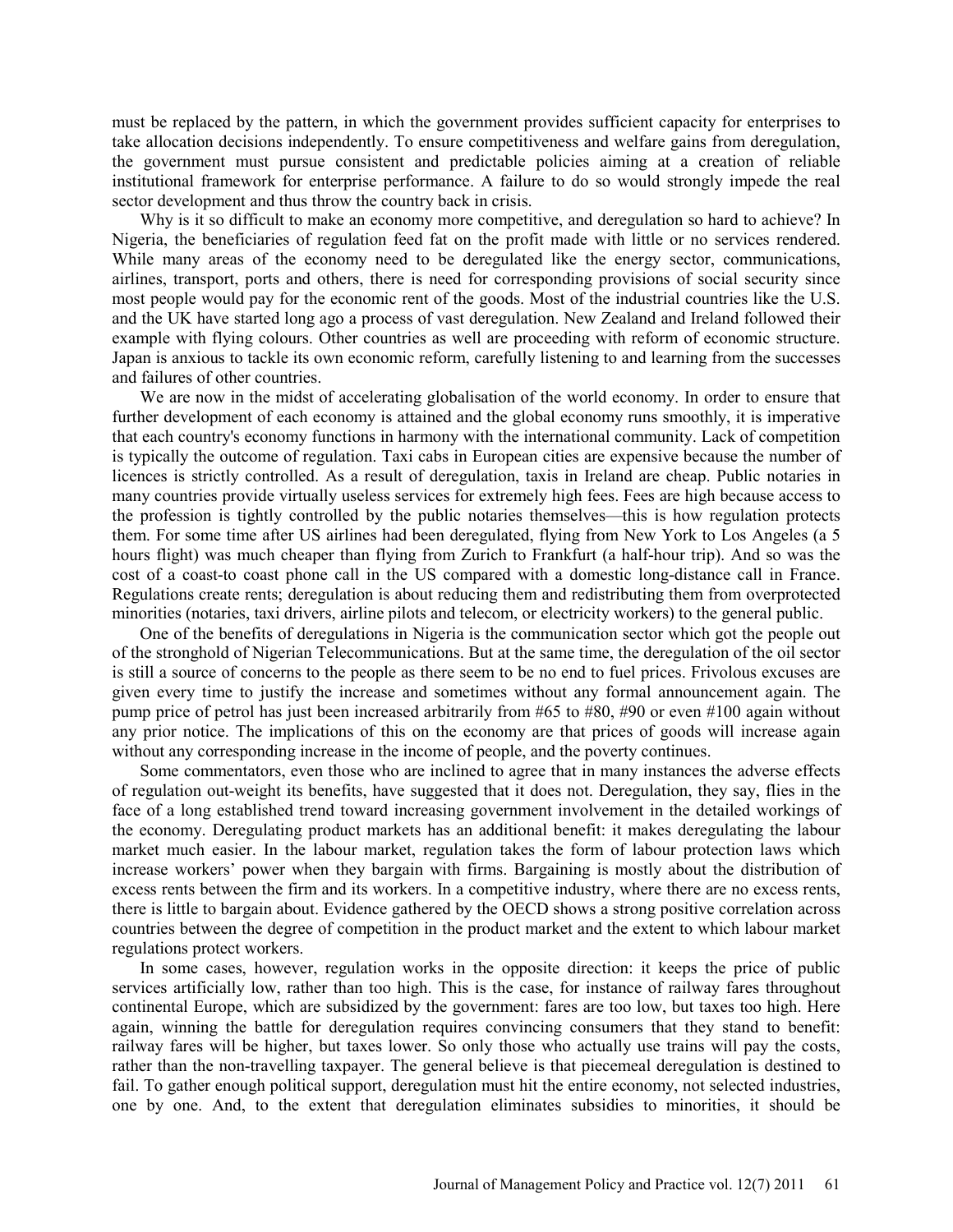accompanied by tax cuts for all. The possibility of this general believe is very doubtful in Nigeria as the nature of the economy is different from that of the developed world.

## **DEREGULATION AND POVERTY IN NIGERIA**

The Nigerian economy is not based on the industrial nature of the developed countries and therefore there are no bases for comparison and total adaptability of the deregulation policy. The abject poverty is too high for people to grapple with. And again there are no social welfare packages to cushion the effects of economic rents. The recent increase in the fuel prices has been termed an invitation to chaos by the Nigerian Labour Congress (NLC) President. One of the problems of deregulation in Nigeria is that while more profits are made from the different sectors, the gains are not felt by the people. There is more corruption in the corridors of power. The rich continues to enjoy the affluence of life while the poor become poorer. Sometimes ago a Governor was caught with #300million at an airport in London, yet no State in Nigeria could be declared to have satisfied his people with all necessities of life. Every time the government in power would continue to appeal to the people to bear with their stringent policies, promising things would soon be better, but for over 40 years the suffering continues. Promises every time but no end to the suffering of the people.

All the arguments for deregulation and privatization of the economy in Nigeria include better maintenance of the basic infrastructure and the struggle against poverty.

- more confidence in the private sector
- higher efficiency
- better allocation of resources
- more freedom by more individualism and pursuit of profit without state control
- more *eqidad* by equal participation of the market
- more jobs opportunities

That corruption would be consistently fought by means of more transparency and predictability of the government's decisions. The energy sector has defied all solutions as opposition from the workers continues to frustrate government efforts. The question is, is there a way to weaken this opposition? Public utilities offer a good example. Whenever a government attempts to liberalize the electricity industry, unions and firms join forces in opposing deregulation. Workers, as well as management, oppose deregulation because it eliminates their greedy collection of bribes. But what if the government, instead of fighting the electricity industry alone, liberalizes all markets at once with a big bang? Then electricity workers will realize that what they stand to gain, as consumers, from lower prices throughout the economy, more than compensates their anxiety and loss of jobs.

#### **IMPLICATIONS ON PLANNING**

Poverty and environment are often seen as inextricably linked, with the need to eradicate poverty as an initial step to protecting environment. In all the various definitions of poverty, some of the most notable features are the consequences that it imposes on the environment, which the physical planners have to combat. The condition of life so degrading as to insult human dignity often result to slums and ghettos. When people affected by poverty are unable to lead a decent life, there is no doubt that there will be a decay of the part of the city. And when there are inadequate and unfit housing, there will be the disaster of homelessness, unplanned and sprawl nature of city growth.

In physical planning, when we talk of development control, one of the most notable features of many Nigerian cites is the very disorderly nature of the cities. There has been a phenomenal growth of urbanization resulting in our major cities growing and expanding in an unplanned manner. The central parts or core areas of most cities are decaying while the sections are increasingly becoming slums. Many buildings have been and are being constructed without approved layouts, illegal structures springing up arbitrarily, open spaces are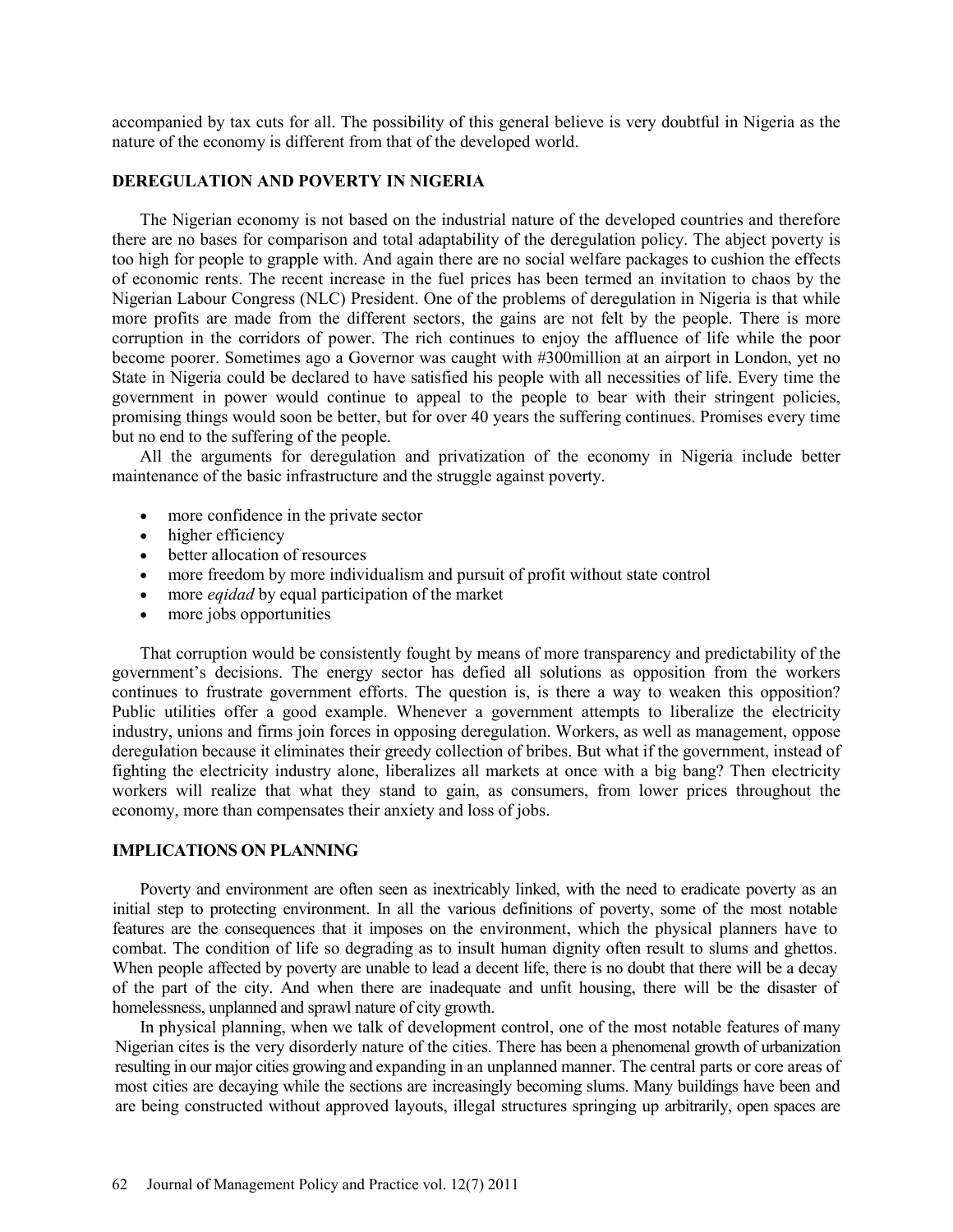disappearing fast and many parts of Nigerian cities lack access. Some of these acts are the consequences of poverty. For it is a well know idea in planning that the well laid out areas occupied by the high income people are the best maintained and well kept parts of the cities. The high cost of land, rent and property enjoyed by the neighbourhood is due to the nature of the environment. So we can easily discern the relationship between environment and poverty.

Compounding the problems especially in our urban areas is the alarming rate at which urban sprawl has been developing haphazardly. The household's inability to provide sufficient income to satisfy its needs for food, shelter, education, clothing and transportation as poverty is defined often result in cities continued growth at a rate faster than the types of facilities initially installed. In essence some of the problems of the environment is as a result of poverty. The rapid population growth and physical expansion of cities have been accompanied unplanned urban sprawl, environmental pollution, deterioration, deficiencies in modern basic facilities such as water, electricity, hospitals, sewage municipal and community facilities, and general urban decay As increased poverty and urbanization exert more pressures on urban facilities, most Nigerian cities tend to have lost their original dignity, social cohesion and administrative efficiency.

#### **CONCLUSION**

This paper has tried to review the economic policy of deregulation in Nigeria by examining the issues vis-a vis the poverty implications. It noted that deregulation as practiced in most of the developed world had the initial inbuilt support of social security system unlike most of the developing World like Nigeria that will only copy policies without adequately taking care of the side effects on the masses. Deregulation which could be seen as a general move toward reducing the degree of direct government intervention in the economy could not totally be achieved without adequate preparation for the people. As the alarming fact revealed that the poverty level in Nigeria has been extremely high, with over two thirds of the population below the poverty line. When people affected by poverty are unable to lead a decent life, there is no doubt that there will be a decay of the society accompanied by social vices.

### **REFERENCES**

Aboyade, A. (1975) "On the Needs for an Operational Specification of Poverty in Nigerian Economy", *Proceedings of the 1975 Annual Conference of the Nigerian Economic Society (NES*), pp. 25-34.

Abumere, S. I. (1999) "Spatial Dimension of Inequality and Poverty", *Graduate StudiesCapacity Building Programme*, CEAR, U.I, Ibadan.

Aigbokhan, B. E. (1999) "The Evolution of the Concept of Poverty and its Measurement in Economic Thought", *Graduate Studies Capacity Building Programme*, Centre for Econometic and Allied Research, University of Ibadan, Nigeria.

Aluko, Ola, (2008) *Housing and Urban Development in Nigeria*, Kins, Ibadan .

Aluko, Ola (2008) Gender, Poverty and the Environment, paper presented at EBAN Conference, October  $17^{th}$  -  $18^{th}$ .

Aluko, Ola, (2007) *"Housing Provision and Development in Nigeria: The Dashed Hope of the Poor"*, paper presented at National Conference on Challenges of Shelter and Environment for Nigeria in the Coming Decades, organized by College of Engineering and Environmental Sciences (CEENACON), Imo State University.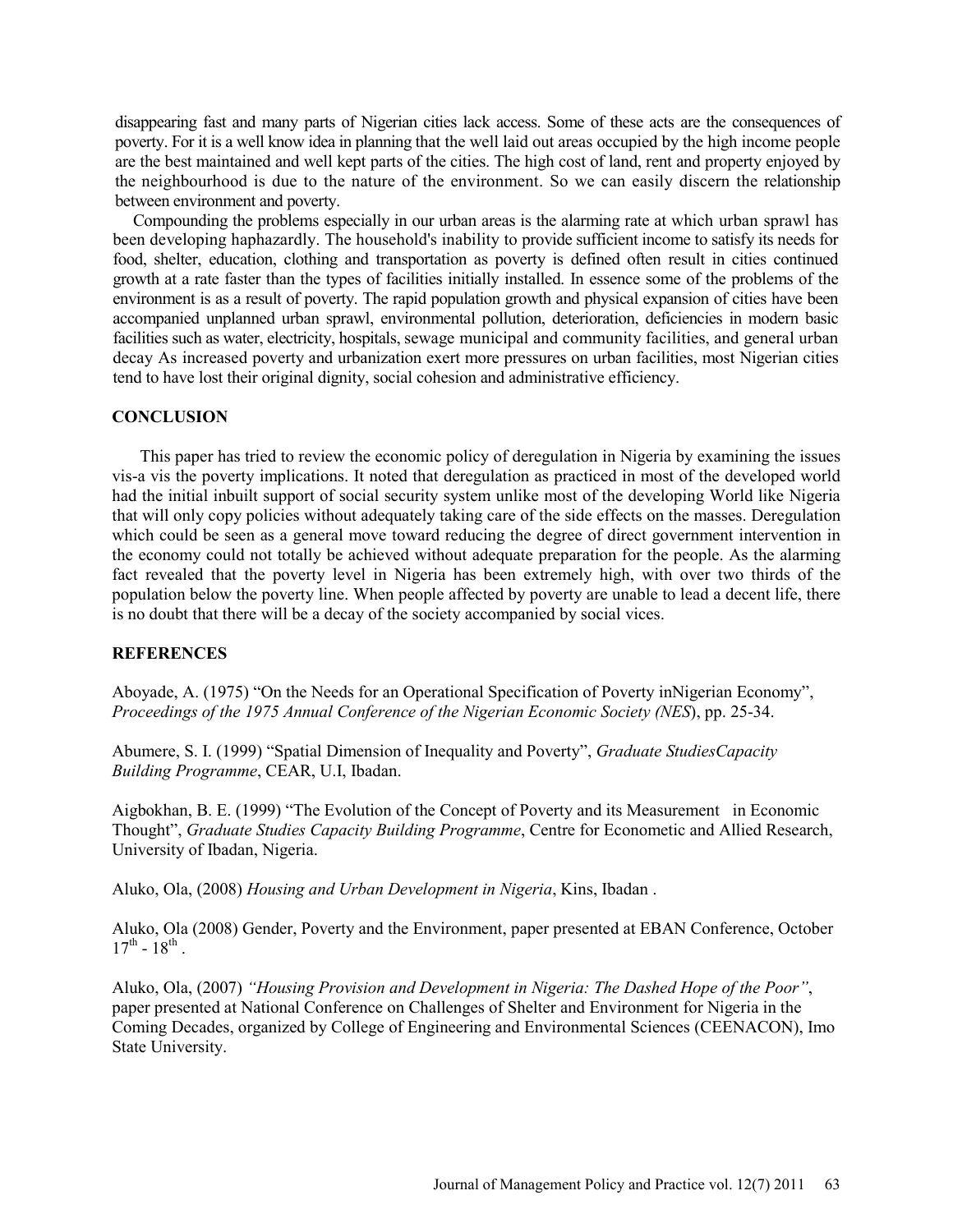Aluko, Ola (2007) "The Effects of Globalization on the Construction Industry in Nigeria" a paper presented at the 1<sup>st</sup> International Conference on Globalization and Capacity Building in the Construction Industry of Developing of Developing Nations on the Theme Challenges of Globalization and Indigenous Capacity Building in the Construction Industry of Developing Economies, at Nigerian Institute of Advanced Legal Studies, University of Lagos, Akoka, Lagos, between 1<sup>st</sup> and 5<sup>th</sup> December.

Bardhan, Pranab (1996) "Efficiency, Equity and Poverty Alleviation: Policy Issues in Less Developed Countries", *The Economic Journal*, 106, September, 1344-1356.

Baulch, Bob (1996a) "The New Poverty Agenda: A Disputed Consensus", *IDS* Bulletin, 27:1, 1-10.

Baulch, Bob (1996b) "Neglected Trade-Offs in Poverty Measurement," *IDS* Bulletin, 27:1, 36-43.

Beneria, L. and Bisnath, S. (1997) *Gender and Poverty: An Analysis for Action Gender in Development*, Monographs Series, 2, New York: UNDP.

BMZ (1992) Federal Ministry of Economic Co-operation and Development: Ninth Report on German Government Development Policy, Bonn.

Dasgupta, P. (1998) "The Economics of Poverty in Poor Countries," *Scandinavian Journal of Economics* 100:1, 41-77.

Federal Office of Statistics (1999) "Poverty Profile for Nigeria 1980 - 1996".

Federal Office of Statistics (2006) "Poverty Profile for Nigeria 1996 - 2006".

Greeley, M. (1994) "Measurement of Poverty or the Poverty of Measurement"? *IDS* Bulletin 25:2, 50-57.

Mabogunje A. L. (2007) *Developing Mega Cities in Developing Countries,* being text of a lecture delivered at a Colloquim organized by the 2007 Graduating Class, Department of Geography, University of Lagos on Wednesday, 12 September, 2007.

Montgomery, Mark R., Richard Stren, Barney Cohen and Holly E. Reed (eds.) (2004), *Cities Transformed: Demographic Change and its implications in the Developing World*, (London: Earthscan) 529pp.

Ogwumike, F. O. (1991) "A Basic Needs Oriented Approach to the Measurement of Poverty in Nigeria", *NJESS*, Vol. 33, no 2, 105-119.

Schubert, Renate (1994) "Poverty in Developing Countries: It's Definition, Extent, and Implications" *ECONOMICS* FRG, Vol. 49/50.

Sen, A. K. (1981) *Poverty and Famines: An Essay on Entitlements and Deprivation*, Oxford: Clarendon Press.

UNDP (1990) Human Development Report, Oxford University Press, New York.

UNDP (1995) Human Development Report 1995, Oxford University Press, New York.

UNDP (1997) Human Development Report 1997, Oxford University Press, New York.